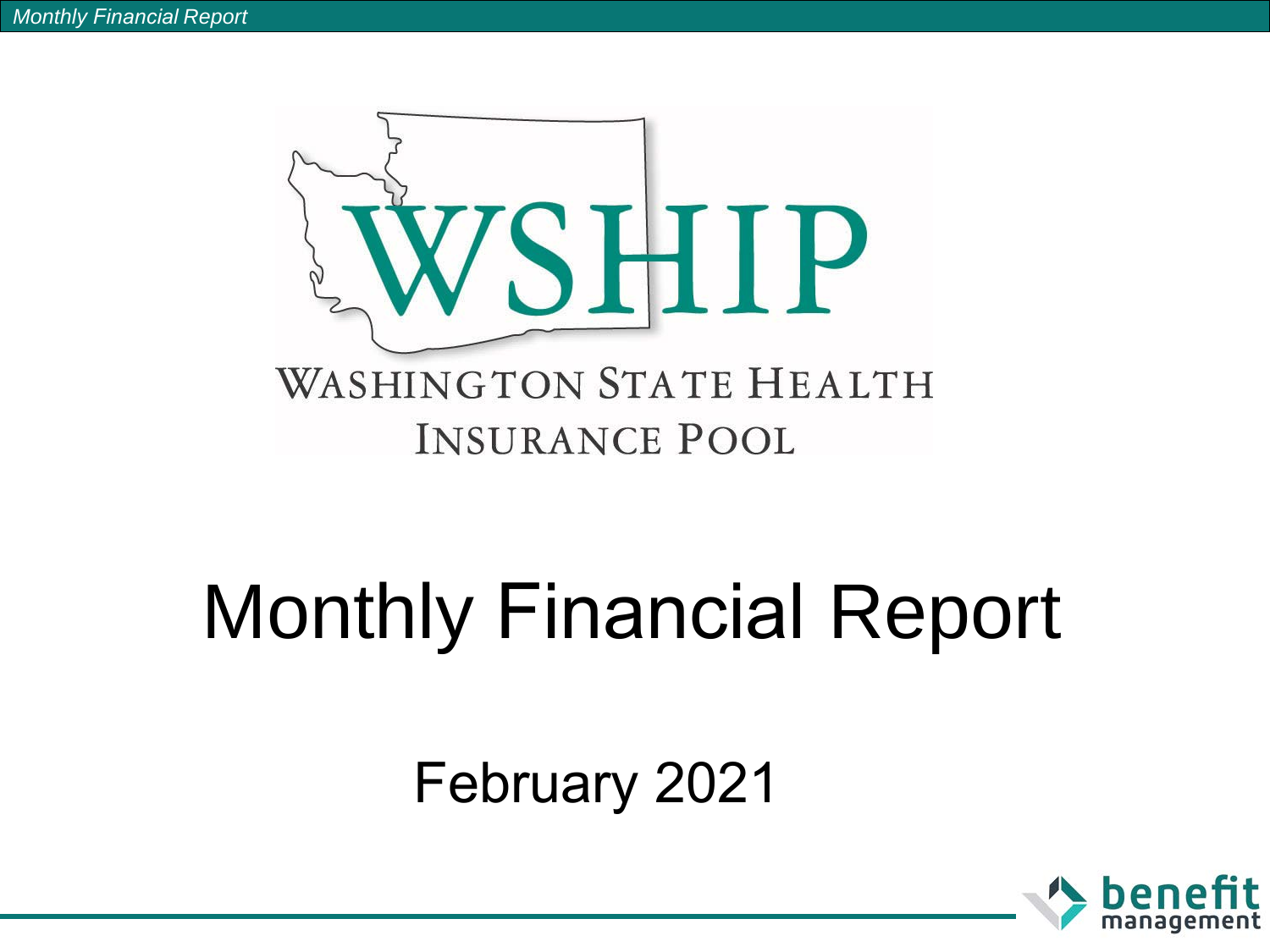# **Washington State Health Insurance Pool Treasurer's Report February 2021 Financial Review**

## 1. 2021 Interim I Assessment Required

An assessment of \$8.5M is required to adequately fund the pool until the next scheduled assessment in July 2021. This assessment was approved by the Board of Directors on March 10, 2021 and generated on March 23, 2021 with invoices due April 23, 2021; except for the carriers who have installment payment arrangements, at which point the invoices are due in total by June 23, 2021.

## 2. Financial Statements – February 2021

## Balance Sheet

Cash on hand decreased by \$1M or 11.8% from January 2021 to February 2021. The current cash position is \$7.6M, which is above our current 4-week expense allowance of \$2.7M. As of the end of February 2021, the entire \$7.6M of cash is fully secured either through the FDIC insurance or by collateralized securities pledged by KeyBank. Cash position is discussed further in the Budgeted Cash Flow section below.

Total IBNR as of February 2021 is \$4.3M. This is an increase of \$113K or 2.7% from the prior month. Medical IBNR increased \$228K or 6.1% and pharmacy IBNR decreased \$115K or 24.2% from January 2021.

As of February 2021, the equity position of WSHIP is a positive \$3.3M.

## Income Statement

Total member months for February 2021 YTD are lower by 35 member months or 1.4% lower than February 2020 YTD. Member months are measured as the cumulative monthly member count (PMPM) over a period of time. The total incurred claim loss for February 2021 YTD is \$791K or 14.7% lower than February 2020 YTD. Incurred claim loss represents the total medical and pharmacy claims expense as well as the change in unpaid losses (IBNR) and accrued loss adjustment for the period. For February 2021 YTD, the medical claims portion is \$223K or 6.5% lower than February 2020 YTD, and the pharmacy claims portion is \$568K or 29.5% lower than February 2020 YTD.

February 2021 YTD administrative expenses are \$368 or 0.1% lower than the administrative expenses for February 2020 YTD. The ratio of administrative expenses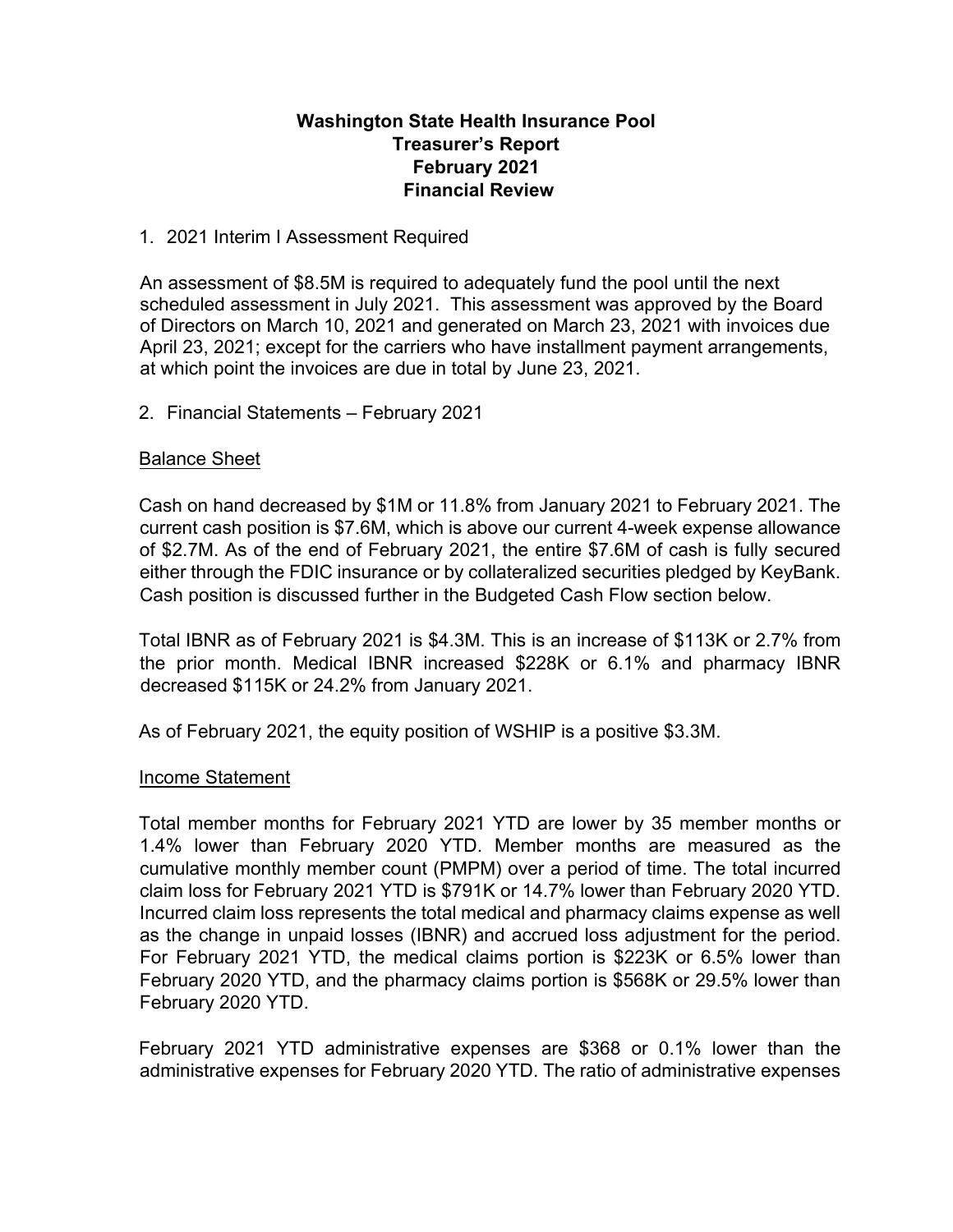as a percentage of total cost is 5.4% for February 2021 YTD as compared to 4.7% for February YTD of the prior year. Total cost is calculated as total incurred claim loss less pharmacy rebates plus administrative expenses.

# 3. Budgeted Cash Flow – February 2021

The Budgeted Cash Flow document contains the budget (upper portion) as established in late 2020 and the actual (lower portion) cash flow results year-todate.

The ending cash balance of \$7.6M is \$1.2M or 18.5% higher than the budgeted cash balance of \$6.4M. Total net cash receipts for February 2021 are \$456K or 22.4% favorable to budget. Total YTD expenses for February 2021 YTD are \$882K or 16.7% favorable to budget. The YTD administrative expenses are \$45K or 14.7% % favorable to budget. Total YTD medical claims expense is \$615K or 18.2% favorable to budget; while total YTD pharmacy claims expense is \$223K or 14% favorable to budget.

# 4. Medicare vs. Non-Medicare Cash Flow – February 2021

As of February, the YTD Medicare member months total 2,236 and represent 85.3% of the combined WSHIP member months. The YTD Non-Medicare member months total 384 and account for 14.7% of the combined WSHIP member months. The YTD Medicare Loss Ratio is 226% while the YTD Non-Medicare Loss Ratio is 496%. On a cash basis, the YTD Claims PMPM is \$693 for Medicare members and \$6,725 for Non-Medicare members.

5. Cash Flow Forecast – 2021

The 2021 cash flow forecast was developed using the assumptions developed by Leif & Associates for membership, premium receipts, pharmacy and medical claim cost projections. The key drivers (membership, premiums, medical claims and pharmacy claims) in the budget portion were updated in March 2021 to reflect new projections from Liz Leif. All other projections were trended from previous years with the best information available as of current.

The cash flow re-forecast is a dynamic document and changes are made as better financial information is obtained. Actual results are illustrated through February 2021. For March 2021, preliminary figures for the key financial drivers (Premium Receipts, Assessment Receipts and Refunds, Medical Claims and Pharmacy Claims Expenses) are reported.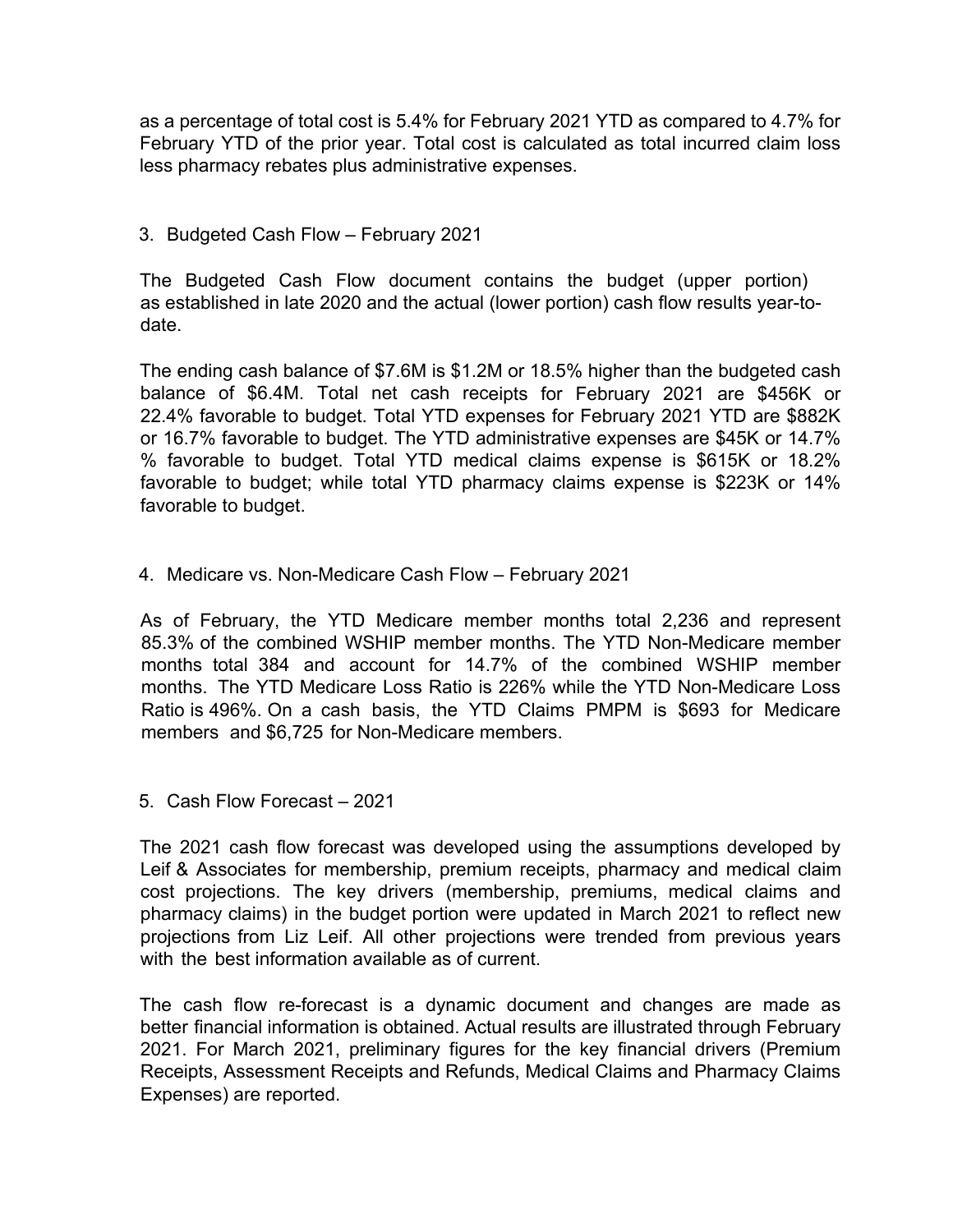Assumptions are noted on this schedule as well as the 2021 assessment projection. To ensure adequate funding the current 2021 forecast is projecting an assessment of \$24.5M which matches the 2020 assessment of \$24.5M

# 6. Administrative Expense Budget

For February 2021, YTD administrative expenses are \$368K or 0.1% favorable to budget (cash basis).

# 7. Financial Performance

February 2021 YTD member months are 3.1% lower than expected, average premium receipt PMPM is 13.7% higher than expected, average medical claims expense PMPM is 15.8% lower than expected and average pharmacy claims expense PMPM is 11.3% lower than anticipated.

On an incurred basis, the average YTD medical claims expense PMPM is \$1,626 as compared to \$1,052 on a cash basis. Also, on an incurred basis, the average YTD pharmacy claims expense PMPM is \$519 as compared to \$586 on a cash basis.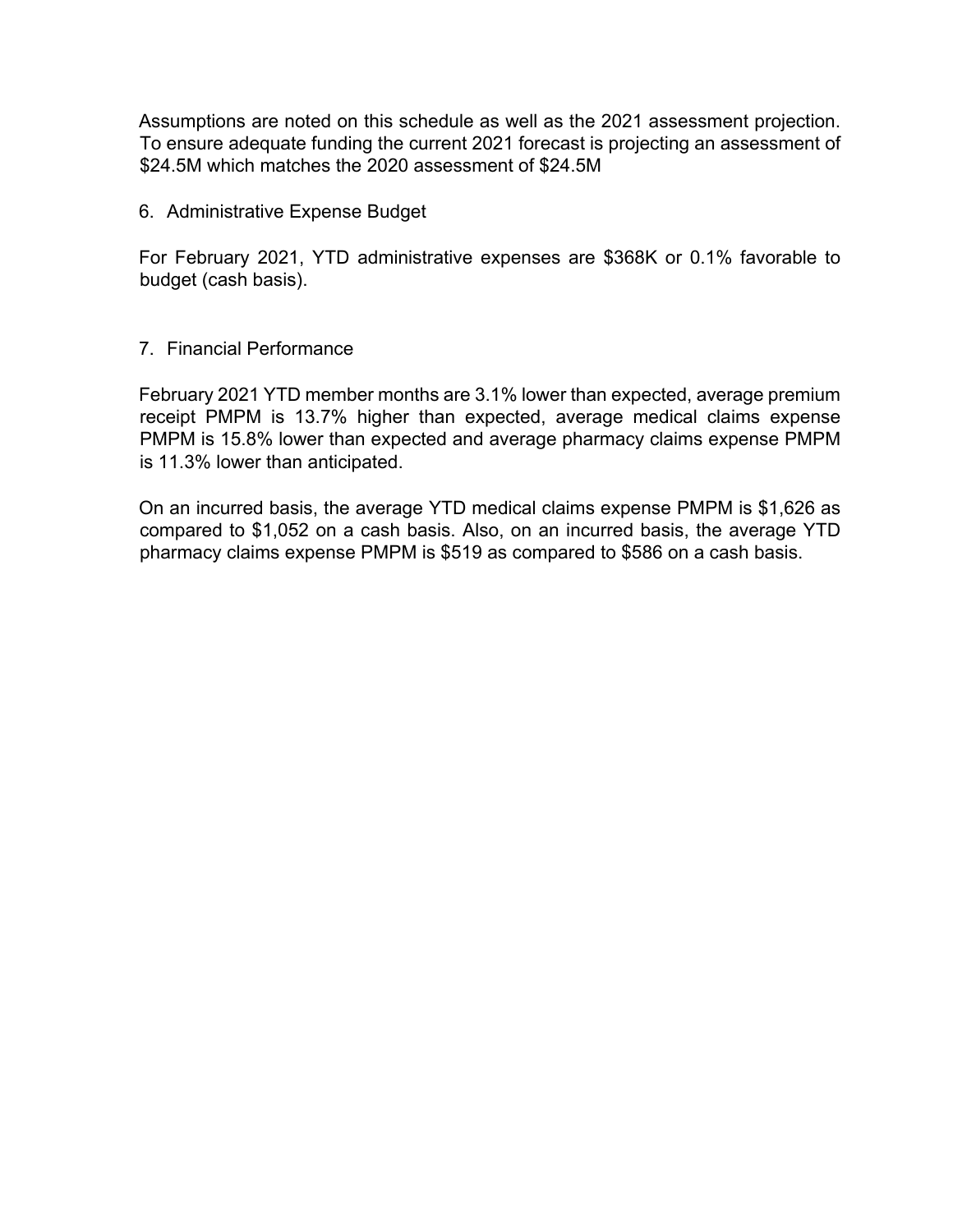# **WASHINGTON STATE HEALTH INSURANCE POOL**

# **Unaudited Balance Sheet as of February 28, 2021**

|                                                 |                            | 2021      | 2020                      |           |  |
|-------------------------------------------------|----------------------------|-----------|---------------------------|-----------|--|
| <b>Assets:</b>                                  |                            |           |                           |           |  |
| Cash                                            | $\mathfrak{S}$             | 7,620,197 | \$                        | 4,399,095 |  |
| <b>Premiums Receivable</b>                      |                            | 711,637   |                           | 699,592   |  |
| <b>Assessments Receivable</b>                   |                            | 102,958   |                           | 656,577   |  |
| <b>Grants Receivable</b>                        |                            |           |                           |           |  |
| <b>Prepaid Expense</b>                          |                            |           |                           |           |  |
| <b>Total Assets</b>                             | $\boldsymbol{\mathcal{F}}$ | 8,434,791 | $\boldsymbol{\mathsf{S}}$ | 5,755,264 |  |
|                                                 |                            |           |                           |           |  |
| <b>Liabilities and Unassigned Surplus:</b>      |                            |           |                           |           |  |
| Reserve for Unpaid Losses - Medical             | \$                         | 3,984,000 | \$                        | 4,702,000 |  |
| Reserve for Unpaid Losses - Pharmacy            |                            | 360,000   |                           | 455,000   |  |
| <b>Accrued Loss Adjustment</b>                  |                            | 279,000   |                           | 276,000   |  |
| Premiums Received in Advance                    |                            | 116,839   |                           | 167,693   |  |
| <b>Assessments Payable</b>                      |                            | 231,604   |                           |           |  |
| <b>Accrued Expenses</b>                         |                            | 122,403   |                           | 110,679   |  |
| <b>Abandoned Claim Reserve</b>                  |                            |           |                           |           |  |
| <b>Total Liabilities</b>                        | \$                         | 5,093,846 | \$                        | 5,711,372 |  |
| <b>Unassigned Surplus</b>                       |                            | 3,340,946 |                           | 43,893    |  |
| <b>Total Liabilities and Unassigned Surplus</b> | \$                         | 8,434,791 | \$                        | 5,755,264 |  |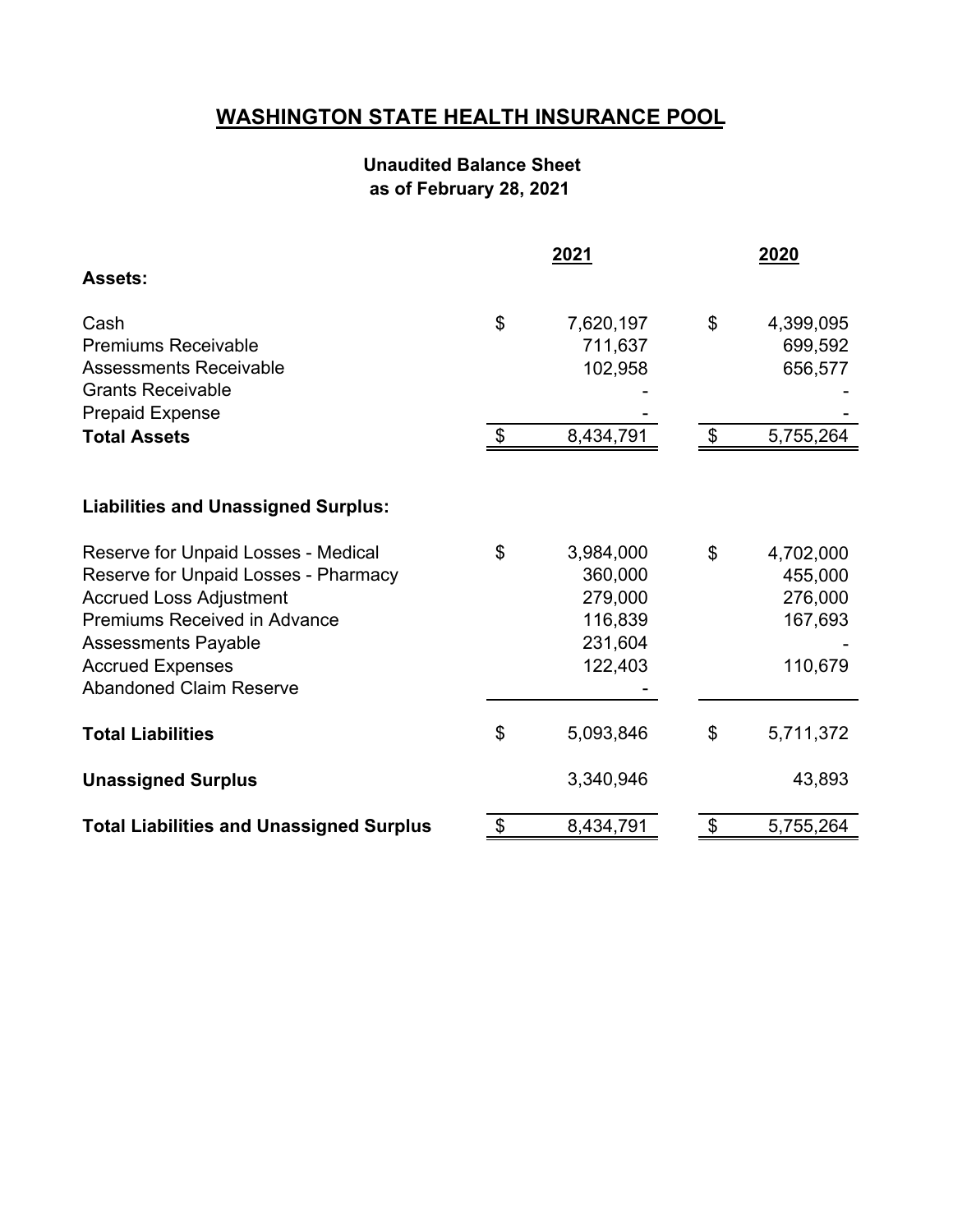# **WASHINGTON STATE HEALTH INSURANCE POOL**

# **January 1 to February 28 Unaudited Statement of Operations**

|                                                                                                                                                                                                                       |                           | 2021                                                    |                           | 2020                                                     |
|-----------------------------------------------------------------------------------------------------------------------------------------------------------------------------------------------------------------------|---------------------------|---------------------------------------------------------|---------------------------|----------------------------------------------------------|
| <b>Total Member Months</b>                                                                                                                                                                                            |                           | 2,620                                                   |                           | 2,585                                                    |
| <b>Premium Income Earned</b>                                                                                                                                                                                          | \$                        | 2,078,300                                               | \$                        | 2,425,919                                                |
| <b>Pharmacy Rebate Income</b><br><b>Grant Income</b>                                                                                                                                                                  |                           | 60,467                                                  |                           | 90,479                                                   |
| <b>Incurred Claim Loss - Medical</b><br><b>Incurred Claim Loss - Pharmacy</b><br><b>Total Incurred Claim Loss</b>                                                                                                     | \$                        | 3,215,743<br>1,361,619<br>4,577,363                     |                           | 3,438,476<br>1,930,061<br>5,368,538                      |
| <b>Operating Expenses:</b>                                                                                                                                                                                            |                           |                                                         |                           |                                                          |
| Fixed (PMPM) Administrative Expense<br>Variable Administrative Expense<br><b>Salary and Benefit Expense</b><br><b>Prescription Administrative Expense</b><br>Miscellaneous Expense<br><b>Professional Fee Expense</b> | \$                        | 147,441<br>14,161<br>76,094<br>2,479<br>8,052<br>18,706 | \$                        | 163,669<br>18,205<br>59,167<br>2,894<br>11,948<br>11,420 |
| <b>Total Operating Expenses</b>                                                                                                                                                                                       | $\boldsymbol{\mathsf{S}}$ | 266,933                                                 | $\boldsymbol{\mathsf{S}}$ | 267,302                                                  |
| <b>Underwriting Gain (Loss)</b>                                                                                                                                                                                       |                           | (2,705,530)                                             |                           | (3, 119, 441)                                            |
| <b>Investment Income</b><br><b>Other Income</b>                                                                                                                                                                       |                           | 150                                                     |                           | 15,434                                                   |
| <b>Changes to Unassigned Surplus</b>                                                                                                                                                                                  | \$                        | (2,705,379)                                             | \$                        | (3, 104, 007)                                            |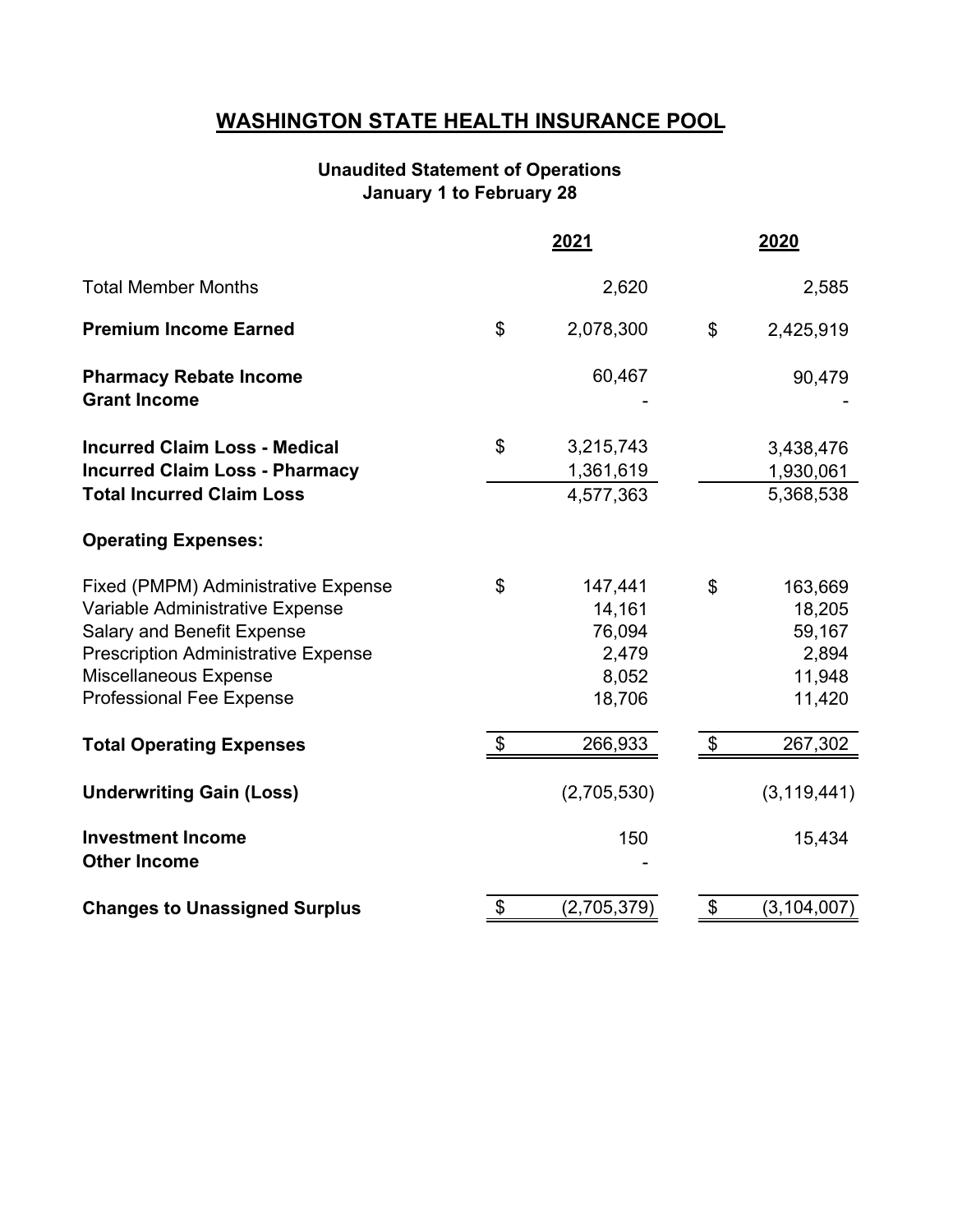# **WASHINGTON STATE HEALTH INSURANCE POOL**

# **Unaudited Statement of Changes in Unassigned Surplus January 1 to February 28**

|                                                                                                              |    | 2021                     | 2020                       |
|--------------------------------------------------------------------------------------------------------------|----|--------------------------|----------------------------|
| Unassigned Surplus at Beginning of Year<br><b>Changes to Unassigned Surplus</b><br><b>Member Assessments</b> | S  | 6,046,325<br>(2,705,379) | 3,147,900<br>(3, 104, 007) |
| <b>Unassigned Surplus</b>                                                                                    | £. | 3,340,946                | 43,893                     |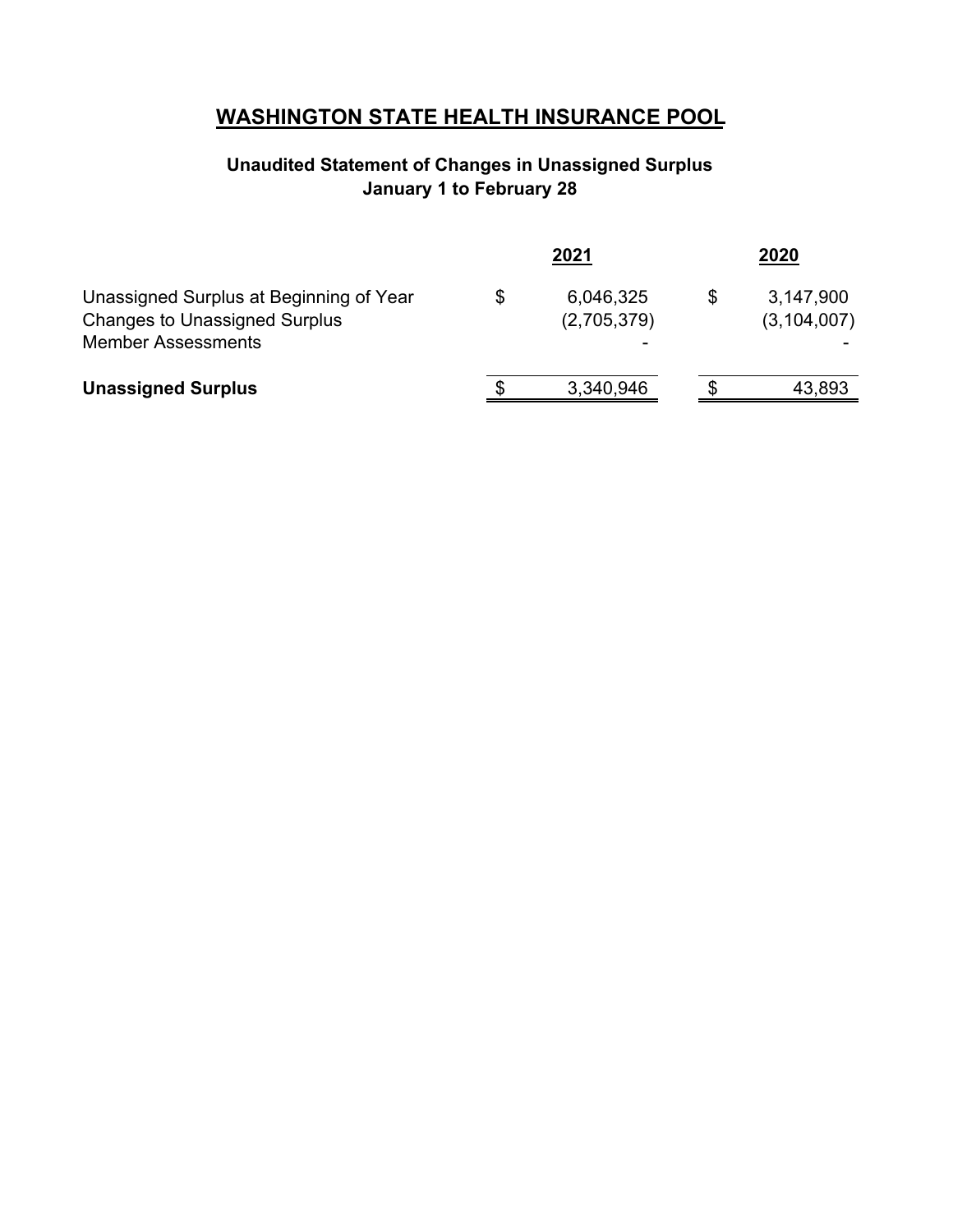#### **Washington State Health Insurance Pool 2021 Budgeted Cashflow**

|                                  | <b>JANUARY</b>           | <b>FEBRUARY</b>          | <b>MARCH</b> | <b>APRIL</b>             | MAY       | JUNE                     | JULY                     | <b>AUGUST</b>            | <b>SEPTEMBER</b>         | <b>OCTOBER</b>           | <b>NOVEMBER</b> | <b>DECEMBER</b> | February YTD | <b>TOTAL</b> |
|----------------------------------|--------------------------|--------------------------|--------------|--------------------------|-----------|--------------------------|--------------------------|--------------------------|--------------------------|--------------------------|-----------------|-----------------|--------------|--------------|
| <b>Budget</b>                    |                          |                          |              |                          |           |                          |                          |                          |                          |                          |                 |                 |              |              |
| <b>Enrollment Count</b>          | 1,349                    | 1,355                    | 1,361        | 1,367                    | 1,373     | 1,379                    | 1,385                    | 1,391                    | 1,397                    | 1,403                    | 1,409           | 1,415           | 2,704        | 16,584       |
| <b>Cash Balance</b>              |                          |                          |              |                          |           |                          |                          |                          |                          |                          |                 |                 |              |              |
| <b>BEGINNING OF MONTH</b>        | 9.501.959                | 8.637.023                | 6.431.605    | 4.974.035                | 9.944.514 | 8.600.890                | 8,320,297                | 6,308,902                | 11.269.485               | 10.710.269               | 9.198.587       | 6,737,469       |              |              |
| Receipts                         |                          |                          |              |                          |           |                          |                          |                          |                          |                          |                 |                 |              |              |
| <b>Premium Receipts</b>          | 1,067,459                | 300,563                  | 1,294,275    | 847,612                  | 293,901   | 1,473,756                | 644,745                  | 414,688                  | 1,424,182                | 569,348                  | 219,094         | 286,681         | 1,368,022    | 8,836,303    |
| <b>Grant Revenue</b>             |                          |                          |              | $\overline{\phantom{a}}$ |           |                          | $\overline{\phantom{0}}$ | $\overline{\phantom{a}}$ | $\overline{\phantom{a}}$ |                          |                 | ٠               |              |              |
| Pharmacy Rebate Income           | $\overline{\phantom{0}}$ | 120,000                  | $\sim$       | $\sim$                   | 120,000   | $\overline{\phantom{a}}$ | $\sim$                   | 120,000                  | $\overline{\phantom{a}}$ |                          | 120,000         | $\sim$          | 120,000      | 480,000      |
| <b>Claim Refunds Receipts</b>    | 82                       | 5,755                    | 33,672       | 32,189                   | 33,499    | 32,505                   | 33,804                   | 36,408                   | 37,221                   | 39,751                   | 38,113          | 37,250          | 5,836        | 360,247      |
| <b>Assessment Receipts</b>       | 564,858                  | $\overline{\phantom{a}}$ | $\sim$       | 6,800,000                | 850,000   | 850,000                  | $\sim$                   | 7,200,000                | 900,000                  | 900,000                  | $\sim$          | 5,600,000       | 564,858      | 23,664,858   |
| Investment Income                | 100                      | 100                      | 100          | 100                      | 100       | 100                      | 100                      | 100                      | 100                      | 100                      | 100             | 100             | 200          | 1,200        |
| Other Income                     | $\overline{\phantom{a}}$ |                          | $\sim$       | $\sim$                   |           |                          | $\sim$                   | $\overline{a}$           | ۰.                       | $\overline{\phantom{0}}$ | ٠               | $\sim$          |              | $\sim$ .     |
| <b>Total Receipts</b>            | 1,632,499                | 426,418                  | 1,328,046    | 7,679,901                | 1,297,499 | 2,356,361                | 678,649                  | 7,771,195                | 2,361,503                | 1,509,199                | 377,307         | 5,924,031       | 2,058,917    | 33,342,609   |
| Refunds                          |                          |                          |              |                          |           |                          |                          |                          |                          |                          |                 |                 |              |              |
| <b>Assessment Refunds</b>        | $\overline{\phantom{a}}$ | $\overline{\phantom{a}}$ | $\sim$       | $\sim$                   |           |                          | $\sim$                   | $\sim$                   |                          | $\sim$                   |                 | $\sim$          |              | - 1          |
| <b>Premium Refunds</b>           | 16,012                   | 4,508                    | 19.414       | 12,714                   | 4,409     | 22,106                   | 9.671                    | 6.220                    | 21,363                   | 8.540                    | 3.286           | 4,300           | 20,520       | 132,545      |
| <b>Total Refunds</b>             | 16,012                   | 4,508                    | 19,414       | 12.714                   | 4,409     | 22,106                   | 9,671                    | 6,220                    | 21,363                   | 8,540                    | 3,286           | 4,300           | 20,520       | 132,545      |
| Expenses                         |                          |                          |              |                          |           |                          |                          |                          |                          |                          |                 |                 |              |              |
| <b>Medical Claims</b>            | 1,648,813                | 1,736,791                | 1,768,354    | 1,738,815                | 1,721,942 | 1,617,275                | 1,643,868                | 1,778,510                | 1,891,000                | 2,028,713                | 1,877,632       | 1,985,359       | 3,385,604    | 21,437,073   |
| <b>Pharmacy Claims</b>           | 839,518                  | 745,018                  | 823,999      | 802,164                  | 768.067   | 857,485                  | 885,492                  | 857,276                  | 854.686                  | 829,378                  | 801,529         | 844,117         | 1,584,536    | 9,908,729    |
| Fixed (PMPM) Admin               | 75,695                   | 75,243                   | 75,557       | 75,871                   | 76,185    | 76,500                   | 76,814                   | 77,128                   | 77,442                   | 77,757                   | 78,071          | 78,385          | 150,938      | 920,646      |
| Variable Admin                   | 8,564                    | 7,996                    | 14,529       | 9,062                    | 8,094     | 8.127                    | 8.159                    | 8.192                    | 9.224                    | 8,257                    | 16,790          | 8,322           | 16,559       | 115,310      |
| Salary and Benefits              | 49,188                   | 33,228                   | 33,228       | 33,228                   | 33,228    | 33,228                   | 33,374                   | 33,374                   | 33,374                   | 33,374                   | 33,374          | 33,374          | 82,415       | 415,572      |
| <b>Prescription Admin</b>        | 1,721                    | 1,728                    | 1,736        | 1.743                    | 1,750     | 1,758                    | 1.765                    | 1.772                    | 1.780                    | 1,787                    | 1,794           | 1,801           | 3,450        | 21,136       |
| Miscellaneous                    | 3,692                    | 3,567                    | 4,342        | 3,567                    | 3,692     | 4,217                    | 4,642                    | 29,383                   | 5.592                    | 14,817                   | 7,692           | 21,797          | 7,259        | 107,000      |
| <b>Professional Fees</b>         | 18,193                   | 23,758                   | 44.458       | 32.258                   | 23.758    | 16.258                   | 26.258                   | 18.758                   | 26.258                   | 18.258                   | 18.258          | 26,258          | 41.952       | 292,735      |
| <b>Total Expense</b>             | 2,645,384                | 2,627,329                | 2,766,203    | 2,696,707                | 2,636,715 | 2,614,847                | 2,680,372                | 2,804,393                | 2,899,356                | 3,012,341                | 2,835,139       | 2,999,413       | 5,272,712    | 33,218,199   |
| <b>Month Ending Cash Balance</b> | 8,473,062                | 6.431.605                | 4.974.035    | 9.944.514                | 8.600.890 | 8.320.297                | 6.308.902                | 11.269.485               | 10.710.269               | 9.198.587                | 6,737,469       | 9,657,786       |              |              |

| Actual                           | <b>JANUARY</b>           | <b>FEBRUARY</b>          | <b>MARCH</b> | <b>APRIL</b>             | MAY                      | JUNE                     | JULY   |                          | <b>AUGUST</b>            | <b>SEPTEMBER</b> | <b>OCTOBER</b>           | <b>NOVEMBER</b>          | <b>DECEMBER</b>                  | <b>TOTAL YTD</b> |
|----------------------------------|--------------------------|--------------------------|--------------|--------------------------|--------------------------|--------------------------|--------|--------------------------|--------------------------|------------------|--------------------------|--------------------------|----------------------------------|------------------|
| <b>Enrollment Count</b>          | 1,311                    | 1,309                    |              |                          |                          |                          |        |                          |                          |                  |                          |                          |                                  | 2,620            |
| <b>Cash Balance</b>              |                          |                          |              |                          |                          |                          |        |                          |                          |                  |                          |                          |                                  |                  |
| <b>BEGINNING OF MONTH</b>        | 9,501,959                | 8,637,023                |              |                          |                          |                          |        |                          |                          |                  |                          |                          |                                  | 18,138,981       |
| <b>Receipts</b>                  |                          |                          |              |                          |                          |                          |        |                          |                          |                  |                          |                          |                                  | $\sim$           |
| <b>Premium Receipts</b>          | 1,087,037                | 408,058                  |              |                          |                          |                          |        |                          |                          |                  |                          |                          |                                  | 1,495,095        |
| <b>Grant Revenue</b>             | $\overline{\phantom{a}}$ |                          |              |                          |                          |                          |        |                          |                          |                  |                          |                          |                                  |                  |
| Pharmacy Rebate Income           | $\overline{\phantom{a}}$ | 60,467                   |              |                          |                          |                          |        |                          |                          |                  |                          |                          |                                  | 60,467           |
| <b>Claim Refunds Receipts</b>    | 2,875                    | 10,876                   |              |                          |                          |                          |        |                          |                          |                  |                          |                          |                                  | 13,751           |
| <b>Assessment Receipts</b>       | 564,858                  | 387,747                  |              |                          |                          |                          |        |                          |                          |                  |                          |                          |                                  | 952,606          |
| Investment Income                | 84                       | 67                       |              |                          |                          |                          |        |                          |                          |                  |                          |                          |                                  | 150              |
| Other Income                     | $\overline{\phantom{a}}$ | $\overline{\phantom{a}}$ |              |                          |                          |                          |        |                          |                          |                  |                          |                          |                                  | $\sim$           |
| <b>Total Receipts</b>            | 1,654,854                | 867,214                  |              | $\overline{\phantom{a}}$ | $\overline{\phantom{a}}$ |                          | $\sim$ | $\overline{\phantom{a}}$ | $\overline{\phantom{a}}$ |                  | $\overline{\phantom{a}}$ | $\sim$                   |                                  | 2,522,068        |
| Refunds                          |                          |                          |              |                          |                          |                          |        |                          |                          |                  |                          |                          |                                  |                  |
| <b>Assessment Refunds</b>        | $\blacksquare$           | $\overline{\phantom{a}}$ |              |                          |                          |                          |        |                          |                          |                  |                          |                          |                                  | $\sim$           |
| Premium Refunds                  | $\blacksquare$           | 13,370                   |              |                          |                          |                          |        |                          |                          |                  |                          |                          |                                  | 13,370           |
| <b>Total Refunds</b>             | $\blacksquare$           | 13,370                   | $\sim$       | $\sim$                   | $\overline{\phantom{a}}$ |                          | $\sim$ | $\sim$                   | $\sim$                   | $\sim$           | $\sim$                   | $\sim$                   |                                  | 13,370           |
| <b>Expenses</b>                  |                          |                          |              |                          |                          |                          |        |                          |                          |                  |                          |                          |                                  |                  |
| <b>Medical Claims</b>            | 1,660,706                | 1,109,788                |              |                          |                          |                          |        |                          |                          |                  |                          |                          |                                  | 2,770,494        |
| Pharmacy Claims                  | 728,839                  | 633,090                  |              |                          |                          |                          |        |                          |                          |                  |                          |                          |                                  | 1,361,929        |
| Fixed (PMPM) Admin               | 72,108                   | 74,044                   |              |                          |                          |                          |        |                          |                          |                  |                          |                          |                                  | 146,152          |
| Variable Admin                   | 6,888                    | 7,832                    |              |                          |                          |                          |        |                          |                          |                  |                          |                          |                                  | 14,719           |
| Salary and Benefits              | 43,072                   | 33,022                   |              |                          |                          |                          |        |                          |                          |                  |                          |                          |                                  | 76,094           |
| Prescription Admin               | 937                      | 991                      |              |                          |                          |                          |        |                          |                          |                  |                          |                          |                                  | 1,927            |
| Miscellaneous                    | 4,708                    | 4,563                    |              |                          |                          |                          |        |                          |                          |                  |                          |                          |                                  | 9,271            |
| Professional Fees                | 2,532                    | 7,342                    |              |                          |                          |                          |        |                          |                          |                  |                          |                          |                                  | 9,874            |
| <b>Total Expense</b>             | 2,519,789                | 1,870,671                | $\sim$       | $\sim$                   | ٠                        |                          | $\sim$ | $\overline{\phantom{a}}$ | $\overline{\phantom{a}}$ | $\overline{a}$   | $\overline{\phantom{a}}$ | $\overline{a}$           |                                  | 4,390,461        |
| <b>Available Cash Balance</b>    | 8,637,023                | 7,620,197                | $\sim$       | $\sim$                   | $\sim$                   | $\overline{\phantom{a}}$ |        | $\sim$                   | $\sim$                   | $\sim$           | $\sim$                   | $\overline{\phantom{a}}$ | $\sim$                           |                  |
| Inc(Dec) in Abandoned            |                          |                          |              |                          |                          |                          |        |                          |                          |                  |                          |                          |                                  |                  |
| <b>Property Reserve</b>          |                          |                          |              |                          |                          |                          |        |                          |                          |                  |                          |                          |                                  |                  |
| <b>Month Ending Cash Balance</b> | 8,637,023<br>\$<br>- \$  | 7,620,197 \$             | $-5$         | $-5$                     | $-$ \$                   |                          | $-5$   | $-$ \$                   |                          | $-$ \$<br>$-$ \$ |                          | $-$ \$                   | $-5$<br>$\overline{\phantom{a}}$ |                  |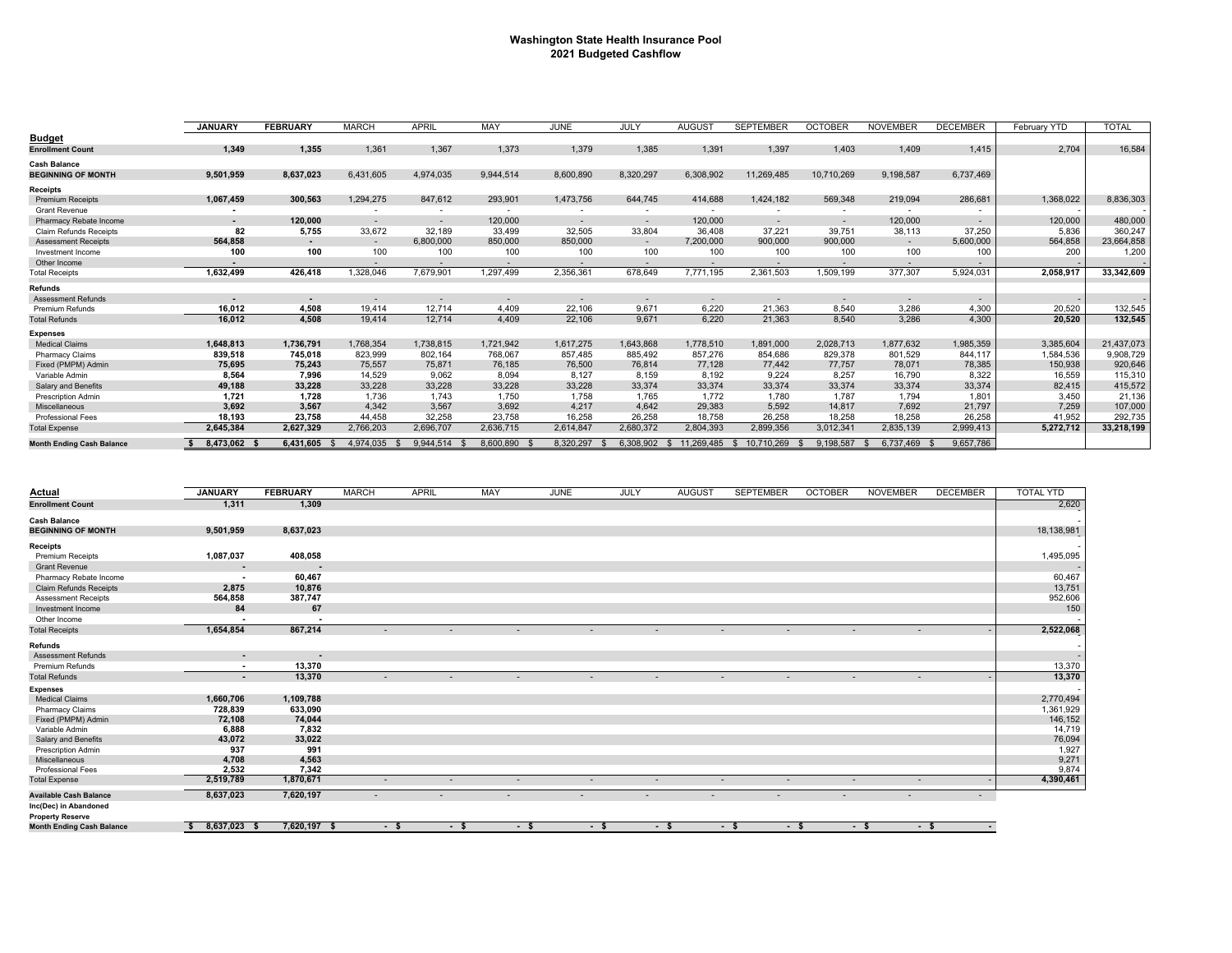#### **Washington State Health Insurance Pool 2021 Budgeted Cashflow**

| <b>Variance to Budget</b>        | <b>JANUARY</b>           | <b>FEBRUARY</b> | <b>MARCH</b>             | <b>APRIL</b>             | MAY    | <b>JUNE</b>              | <b>JULY</b> | <b>AUGUST</b>            | <b>SEPTEMBER</b> | <b>OCTOBER</b> | <b>NOVEMBER</b>          | <b>DECEMBER</b>          | TOTAL YTD |
|----------------------------------|--------------------------|-----------------|--------------------------|--------------------------|--------|--------------------------|-------------|--------------------------|------------------|----------------|--------------------------|--------------------------|-----------|
| Favorable/(Unfavorable)          |                          |                 |                          |                          |        |                          |             |                          |                  |                |                          |                          |           |
| <b>Enrollment Count</b>          | (38)                     | (46)            | $\sim$                   |                          |        |                          |             |                          |                  |                |                          |                          | (84)      |
| <b>Receipts</b>                  |                          |                 |                          |                          |        |                          |             |                          |                  |                |                          |                          |           |
| <b>Premium Receipts</b>          | 19,578                   | 107,495         |                          |                          |        |                          |             |                          |                  |                |                          |                          | 127,073   |
| <b>Grant Revenue</b>             | $\sim$                   | $\sim$          |                          |                          |        |                          |             |                          |                  |                |                          |                          | $\sim$    |
| Pharmacy Rebate Income           | $\sim$                   | (59, 533)       |                          |                          |        |                          |             |                          |                  |                |                          |                          | (59, 533) |
| Claim Refunds Receipts           | 2,793                    | 5,121           |                          |                          |        |                          |             |                          |                  |                |                          |                          | 7,914     |
| <b>Assessment Receipts</b>       | $\sim$                   | 387,747         |                          |                          |        |                          |             |                          |                  |                |                          |                          | 387,747   |
| Investment Income                | (16)                     | (33)            |                          |                          |        |                          |             |                          |                  |                |                          |                          | (50)      |
| Other Income                     | $\overline{\phantom{a}}$ | $\sim$          |                          |                          |        |                          |             |                          |                  |                |                          |                          |           |
| <b>Total Receipts</b>            | 22,355                   | 440,796         | $\overline{\phantom{a}}$ | $\sim$                   | $\sim$ | $\sim$                   | $\sim$      | $\sim$                   | $\sim$           | $\sim$         | $\overline{\phantom{a}}$ | $\overline{\phantom{a}}$ | 463,151   |
| Refunds                          |                          |                 |                          |                          |        |                          |             |                          |                  |                |                          |                          |           |
| <b>Assessment Refunds</b>        | $\overline{\phantom{a}}$ | $\sim$          |                          |                          |        |                          |             |                          |                  |                |                          |                          | $\sim$    |
| Premium Refunds                  | 16,012                   | (8, 861)        |                          |                          |        |                          |             |                          |                  |                |                          |                          | 7,151     |
| <b>Total Refunds</b>             | 16,012                   | (8, 861)        | $\overline{\phantom{a}}$ |                          |        |                          |             | $\overline{\phantom{a}}$ | $\sim$           | $\sim$         | $\overline{\phantom{a}}$ | $\overline{\phantom{a}}$ | 7,151     |
| <b>Expenses</b>                  |                          |                 |                          |                          |        |                          |             |                          |                  |                |                          |                          |           |
| <b>Medical Claims</b>            | (11, 893)                | 627,003         |                          |                          |        |                          |             |                          |                  |                |                          |                          | 615,110   |
| Pharmacy Claims                  | 110,679                  | 111,928         |                          |                          |        |                          |             |                          |                  |                |                          |                          | 222,607   |
| Fixed (PMPM) Admin               | 3,587                    | 1,199           |                          |                          |        |                          |             |                          |                  |                |                          |                          | 4,786     |
| Variable Admin                   | 1,676                    | 164             |                          |                          |        |                          |             |                          |                  |                |                          |                          | 1,840     |
| Salary and Benefits              | 6,115                    | 206             |                          |                          |        |                          |             |                          |                  |                |                          |                          | 6,321     |
| Prescription Admin               | 785                      | 738             |                          |                          |        |                          |             |                          |                  |                |                          |                          | 1,522     |
| Miscellaneous                    | (1,016)                  | (996)           |                          |                          |        |                          |             |                          |                  |                |                          |                          | (2,012)   |
| Professional Fees                | 15,661                   | 16,416          |                          |                          |        |                          |             |                          |                  |                |                          |                          | 32,077    |
| <b>Total Expense</b>             | 125,594                  | 756,657         | $\overline{\phantom{a}}$ |                          |        | $\overline{\phantom{a}}$ |             | $\overline{\phantom{a}}$ | $\sim$           | $\sim$         | $\sim$                   | $\sim$                   | 882,251   |
| <b>Available Cash Balance</b>    | 163,961                  | 1,188,592       | $\overline{\phantom{a}}$ | $\overline{\phantom{0}}$ |        | $\sim$                   | $\sim$      | $\overline{\phantom{a}}$ | $\sim$           | $\sim$         | $\overline{\phantom{a}}$ | $\sim$                   |           |
| Inc(Dec) in Abandoned            |                          |                 |                          |                          |        |                          |             |                          |                  |                |                          |                          |           |
| <b>Property Reserve</b>          |                          |                 |                          |                          |        |                          |             |                          |                  |                |                          |                          |           |
| <b>Month Ending Cash Balance</b> | 163,961                  | 1,188,592       | $\overline{\phantom{a}}$ | $\sim$                   |        | $\overline{\phantom{a}}$ | $\sim$      | $\sim$                   | $\sim$           | $\sim$         | $\sim$                   | $\sim$                   |           |

#### **2021 Budgeted Cashflow Notes**

(1) Assumes a Non-medicare medical claim expense trend of 8%. Assumes a Medicare medical claim expense trend of 8%

(2) Assumes a Non-medicare pharmacy claim expense trend of 8%. Assumes a Medicare pharmacy claim expense trend of 8%

(3) Assumes a Non-medicare premium rate trended at a 41.4% decrease. Assumes a Medicare premium rate increase of 5%

- (4) Non-medicare enrollment projected to decrease by 2 members per month. Medicare enrollment projected to increase by 3 members per month
- (5) Assumes assessments in March (\$8.5 M), July (\$9.0 M) and November (\$7.0 M) TOTAL \$24.5 M
- (6) 4-Week expense allowance is \$2.7 M based upon the projected data for the 12-month period ending in Dec of 2021
- (7) WSHIP has access to a \$5 M line of credit in the event cash on hand is exhausted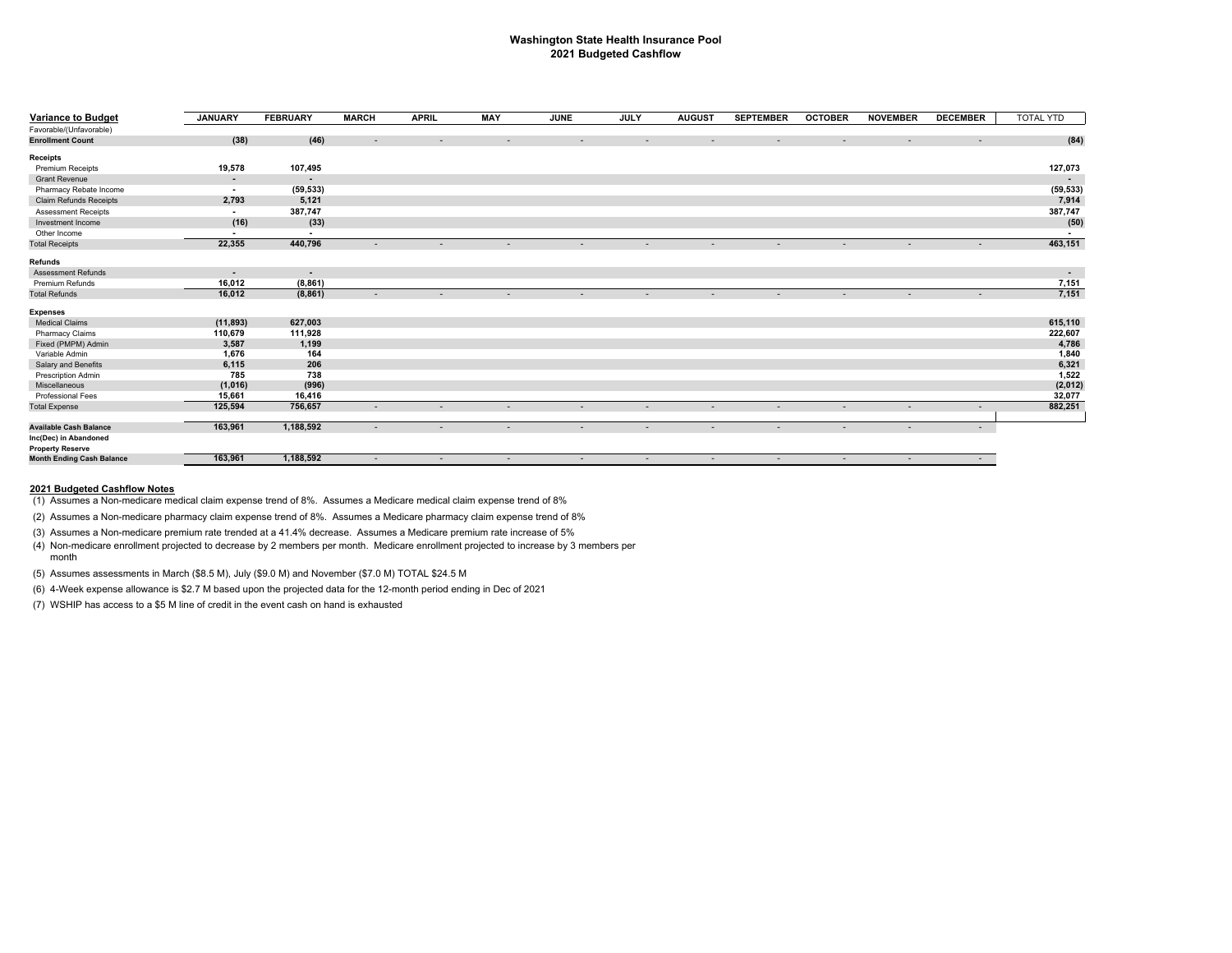# **Washington State Health Insurance Pool**

**2021 Medicare vs. Non‐Medicare Cash Flow**

|                                       |             |             |                          |                          |        |        |                          |        |           |         |                          |          |             |       | <b>Historical Annual</b> |       |
|---------------------------------------|-------------|-------------|--------------------------|--------------------------|--------|--------|--------------------------|--------|-----------|---------|--------------------------|----------|-------------|-------|--------------------------|-------|
|                                       | January     | February    | March                    | April                    | May    | June   | July                     | August | September | October | November                 | December | <b>YTD</b>  | 2019  | 2018                     | 2017  |
| <b>Medicare</b>                       |             |             |                          |                          |        |        |                          |        |           |         |                          |          |             |       |                          |       |
| <b>Enrollment Count</b>               | 1,119       | 1,117       |                          |                          |        |        |                          |        |           |         |                          |          | 2,236       |       |                          |       |
| Premiums                              | 332,499     | 354,155     |                          |                          |        |        |                          |        |           |         |                          |          | 686,654     |       |                          |       |
| <b>Medical Claims</b>                 | 763,340     | 633,291     |                          |                          |        |        |                          |        |           |         |                          |          | 1,396,630   |       |                          |       |
| RX Claims                             | 105,228     | 48,297      |                          |                          |        |        |                          |        |           |         |                          |          | 153,525     |       |                          |       |
| <b>Total Claims</b>                   | 868,567     | 681,587     | $\overline{\phantom{a}}$ | $\overline{\phantom{a}}$ |        |        | $\overline{\phantom{a}}$ | $\sim$ | $\sim$    | $\sim$  | $\overline{\phantom{a}}$ |          | 1,550,155   |       |                          |       |
| Income/Loss                           | (536,068)   | (327, 433)  | $\sim$                   | $\sim$                   | $\sim$ | $\sim$ | $\sim$                   | $\sim$ | $\sim$    | $\sim$  | $\sim$                   | $\sim$   | (863, 501)  |       |                          |       |
| Loss Ratio                            | 261%        | 192%        |                          |                          |        |        |                          |        |           |         |                          |          | 226%        | 219%  | 191%                     | 201%  |
| Claims PMPM                           | 776         | 610         |                          |                          |        |        |                          |        |           |         |                          |          | 693         | 846   | 815                      | 792   |
| <b>Non Medicare</b>                   |             |             |                          |                          |        |        |                          |        |           |         |                          |          |             |       |                          |       |
| <b>Enrollment Count</b>               | 192         | 192         |                          |                          |        |        |                          |        |           |         |                          |          | 384         |       |                          |       |
| Premiums                              | 478,301     | 42,193      |                          |                          |        |        |                          |        |           |         |                          |          | 520,494     |       |                          |       |
| <b>Medical Claims</b>                 | 897,366     | 476,498     |                          |                          |        |        |                          |        |           |         |                          |          | 1,373,864   |       |                          |       |
|                                       |             |             |                          |                          |        |        |                          |        |           |         |                          |          |             |       |                          |       |
| RX Claims                             | 623,611     | 584,793     |                          |                          |        |        |                          |        |           |         |                          |          | 1,208,404   |       |                          |       |
| <b>Total Claims</b>                   | 1,520,977   | 1,061,291   | $\sim$                   | $\overline{\phantom{a}}$ | $\sim$ | $\sim$ | $\overline{\phantom{a}}$ | $\sim$ | $\sim$    | $\sim$  | $\overline{\phantom{a}}$ | $\sim$   | 2,582,268   |       |                          |       |
| Income/Loss                           | (1,042,676) | (1,019,098) | $\sim$                   | $\sim$                   | $\sim$ | $\sim$ | $\sim$                   | $\sim$ | $\sim$    | $\sim$  | $\sim$                   | $\sim$   | (2,061,774) |       |                          |       |
| Loss Ratio                            | 318%        | 2515%       |                          |                          |        |        |                          |        |           |         |                          |          | 496%        | 471%  | 350%                     | 434%  |
| Claims PMPM                           | 7,922       | 5,528       |                          |                          |        |        |                          |        |           |         |                          |          | 6,725       | 7,398 | 7,047                    | 6,340 |
| <b>Combined Medicare/Non Medicare</b> |             |             |                          |                          |        |        |                          |        |           |         |                          |          |             |       |                          |       |
| <b>Enrollment Count</b>               | 1,311       | 1,309       | $\sim$                   | $\sim$                   | $\sim$ | $\sim$ | $\sim$                   | $\sim$ | $\sim$    | $\sim$  | $\sim$                   | $\sim$   | 2,620       |       |                          |       |
| Premiums                              | 810,800     | 396,348     |                          |                          |        |        |                          |        |           |         |                          |          | 1,207,148   |       |                          |       |
| <b>Medical Claims</b>                 | 1,660,706   | 1,109,788   |                          |                          |        |        |                          |        |           |         |                          |          | 2,770,496   |       |                          |       |
| RX Claims                             | 728,839     | 633,090     |                          |                          |        |        |                          |        |           |         |                          |          | 1,361,929   |       |                          |       |
| <b>Total Claims</b>                   | 2,389,545   | 1,742,879   |                          |                          |        |        |                          |        |           |         |                          |          | 4,132,425   |       |                          |       |
| Income/Loss                           | (1,578,744) | (1,346,531) | $\sim$                   | $\sim$                   | $\sim$ | $\sim$ | $\sim$                   | $\sim$ | $\sim$    | $\sim$  | $\sim$                   | $\sim$   | (2,925,277) |       |                          |       |
|                                       |             |             |                          |                          |        |        |                          |        |           |         |                          |          |             |       |                          |       |
| Loss Ratio                            | 295%        | 440%        |                          |                          |        |        |                          |        |           |         |                          |          | 342%        | 351%  | 285%                     | 333%  |
| Claims PMPM                           | 1,823       | 1,331       |                          |                          |        |        |                          |        |           |         |                          |          | 1,577       | 2,250 | 2,277                    | 2,235 |

**Medicare vs NonMedicare Notes:**

1) Premiums, Medical Claims and RX Claims are cash basis figures.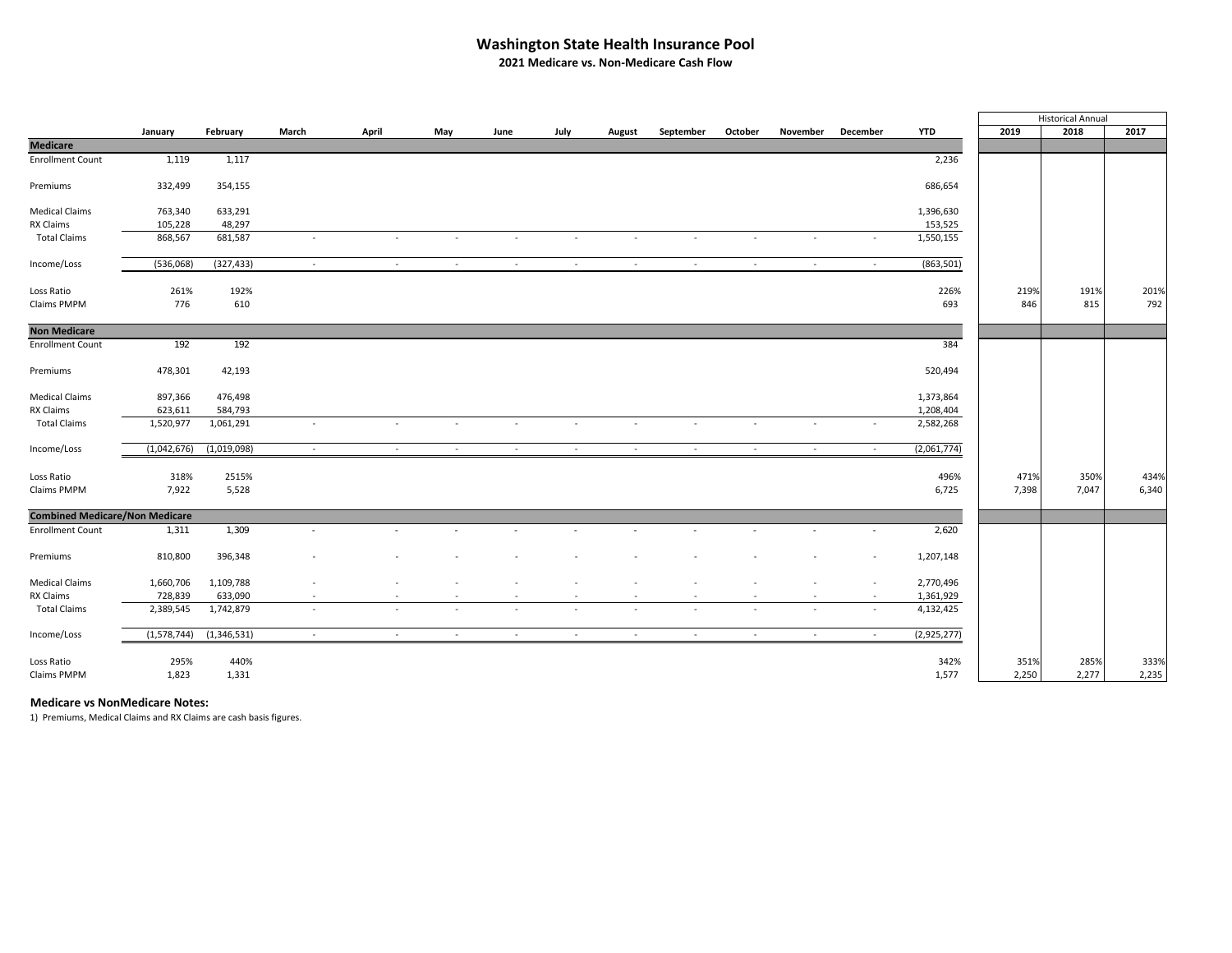### **Washington State Health Insurance Pool 2021 Cash Flow Forecast**

|                                        | Forecast<br>Actual       |                          |                |                |                |                |                |                |                  |                |                 |                |                  |
|----------------------------------------|--------------------------|--------------------------|----------------|----------------|----------------|----------------|----------------|----------------|------------------|----------------|-----------------|----------------|------------------|
|                                        | <b>JANUARY</b>           | <b>FEBRUARY</b>          | MARCH          | APRIL          | MAY            | JUNE           | JULY           | <b>AUGUST</b>  | <b>SEPTEMBER</b> | <b>OCTOBER</b> | <b>NOVEMBER</b> | DECEMBER       | <b>TOTAL</b>     |
| Enrollment:                            |                          |                          |                |                |                |                |                |                |                  |                |                 |                |                  |
| Non-Medicare Enrollment                | 192                      | 192                      | 174            | 173            | 172            | 171            | 170            | 169            | 168              | 167            | 166             | 165            | 2,079            |
| Medicare Enrollment                    | 1,119<br>1,311           | 1,117<br>1,309           | 1,187<br>1,361 | 1,194<br>1,367 | 1,201<br>1,373 | 1,208<br>1,379 | 1,215<br>1,385 | 1,222<br>1,391 | 1,229<br>1,397   | 1,236<br>1,403 | 1,243<br>1,409  | 1,250<br>1,415 | 14,421<br>16,500 |
| <b>Total Enrollment Count</b>          |                          |                          |                |                |                |                |                |                |                  |                |                 |                |                  |
| Cash Balance                           |                          |                          |                |                |                |                |                |                |                  |                |                 |                |                  |
| <b>BEGINNING OF MONTH</b>              | 9,501,959                | 8,637,023                | 7,620,197      | 7,368,908      | 12,339,387     | 10.995.763     | 10,715,170     | 8,703,775      | 13.664.358       | 13,105,142     | 11.593.460      | 9,132,341      |                  |
| Receipts                               |                          |                          |                |                |                |                |                |                |                  |                |                 |                |                  |
| Premium Receipts                       | 1,087,037                | 408,058                  | 1,294,275      | 847,612        | 293,901        | 1,473,756      | 644,745        | 414,688        | 1,424,182        | 569,348        | 219,094         | 286,681        | 8,963,376        |
| <b>Grant Revenue</b>                   | $\sim$                   | $\overline{\phantom{a}}$ | $\sim$         | $\sim$         | $\sim$         | $\sim$         | $\sim$         | $\sim$         | $\sim$           | $\sim$         | $\sim$          | $\sim$         |                  |
| Pharmacy Rebate Income                 | $\overline{\phantom{a}}$ | 60,467                   | $\sim$         | $\sim$         | 120,000        | $\sim$         | $\sim$         | 120,000        | $\sim$           | $\sim$         | 120,000         | $\sim$         | 420,467          |
| Claim Refunds Receipts                 | 2,875                    | 10,876                   | 33,672         | 32,189         | 33,499         | 32,505         | 33,804         | 36,408         | 37,221           | 39,751         | 38,113          | 37,250         | 368,161          |
| <b>Assessment Receipts</b>             | 564,858                  | 387,747                  | $\sim$         | 6,800,000      | 850,000        | 850,000        | $\sim$         | 7,200,000      | 900,000          | 900,000        | $\sim$          | 5,600,000      | 24,052,606       |
| Investment Income                      | 84                       | 67                       | 100            | 100            | 100            | 100            | 100            | 100            | 100              | 100            | 100             | 100            | 1,150            |
| Other Income                           | $\blacksquare$           | $\blacksquare$           | $\sim$         | $\sim$         | $\sim$         | $\sim$         | $\sim$         |                | $\sim$           | $\sim$         | $\sim$          | $\sim$         |                  |
| <b>Total Receipts</b>                  | 1,654,854                | 867,214                  | 1,328,046      | 7,679,901      | 1,297,499      | 2,356,361      | 678,649        | 7.771.195      | 2,361,503        | 1,509,199      | 377,307         | 5,924,031      | 33,805,760       |
| Refunds                                |                          |                          |                |                |                |                |                |                |                  |                |                 |                |                  |
| <b>Assessment Refunds</b>              |                          | $\overline{\phantom{0}}$ |                | ÷.             | $\sim$         |                | $\sim$         | $\sim$         | $\sim$           | $\sim$         | $\sim$          | $\sim$         |                  |
| Premium Refunds                        | 0                        | 13,370                   | 19,414         | 12,714         | 4,409          | 22,106         | 9,671          | 6,220          | 21,363           | 8,540          | 3,286           | 4,300          | 125,394          |
| <b>Total Refunds</b>                   | $\mathbf{o}$             | 13,370                   | 19,414         | 12,714         | 4.409          | 22,106         | 9.671          | 6,220          | 21,363           | 8.540          | 3,286           | 4,300          | 125,394          |
| Expenses                               |                          |                          |                |                |                |                |                |                |                  |                |                 |                |                  |
| Medical Claim Expense                  | 1,660,706                | 1,109,788                | 808,210        | 1,738,815      | 1,721,942      | 1,617,275      | 1,643,868      | 1,778,510      | 1,891,000        | 2,028,713      | 1,877,632       | 1,985,359      | 19,861,818       |
| Pharmacy Claim Expense                 | 728,839                  | 633,090                  | 577,863        | 802,164        | 768,067        | 857,485        | 885,492        | 857,276        | 854,686          | 829,378        | 801,529         | 844,117        | 9,439,985        |
| PMPM Administrative Expense            | 72,108                   | 74,044                   | 75.557         | 75,871         | 76.185         | 76,500         | 76,814         | 77.128         | 77,442           | 77.757         | 78,071          | 78,385         | 915,860          |
| Variable Administrative Expense        | 6,888                    | 7,832                    | 14,529         | 9,062          | 8,094          | 8,127          | 8,159          | 8,192          | 9,224            | 8,257          | 16,790          | 8,322          | 113,470          |
| Salary and Benefits Expense            | 43,072                   | 33,022                   | 33,228         | 33,228         | 33,228         | 33,228         | 33,374         | 33,374         | 33,374           | 33,374         | 33,374          | 33,374         | 409,251          |
| Prescription Administrative Expense    | 937                      | 991                      | 1,736          | 1,743          | 1,750          | 1,758          | 1,765          | 1,772          | 1,780            | 1,787          | 1,794           | 1,801          | 19,613           |
| Miscellaneous Expense                  | 4,708                    | 4,563                    | 4,342          | 3,567          | 3,692          | 4,217          | 4,642          | 29,383         | 5,592            | 14,817         | 7,692           | 21,797         | 109,011          |
| <b>Professional Fees</b>               | 2,532                    | 7,342                    | 44,458         | 32,258         | 23,758         | 16,258         | 26,258         | 18,758         | 26,258           | 18,258         | 18,258          | 26,258         | 260,658          |
| <b>Total Expense</b>                   | 2,519,789                | 1,870,671                | 1,559,922      | 2,696,707      | 2,636,715      | 2,614,847      | 2,680,372      | 2,804,393      | 2,899,356        | 3,012,341      | 2,835,139       | 2,999,413      | 31,129,667       |
| Available Cash Balance                 | 8,637,023                | 7,620,197                | 7,368,908      | 12,339,387     | 10,995,763     | 10,715,170     | 8,703,775      | 13,664,358     | 13,105,142       | 11,593,460     | 9,132,341       | 12,052,659     |                  |
| Inc(Dec) in Abandoned Property Reserve |                          |                          |                |                |                |                |                |                |                  |                |                 |                |                  |
| Month Ending Cash Balance              | 8,637,023                | 7,620,197                | 7,368,908      | 12,339,387     | 10,995,763     | 10,715,170     | 8,703,775      | 13,664,358     | 13,105,142       | 11,593,460     | 9,132,341       | 12,052,659     |                  |
|                                        |                          |                          |                |                |                |                |                |                |                  |                |                 |                |                  |

#### **2021 Cashflow Forecast Notes**

(1) Assumes a Non-medicare medical claim expense trend of 8%. Assumes a Medicare medical claim expense trend of 8%.

(2) Assumes a Non-medicare pharmacy claim expense trend of 8%. Assumes a Medicare pharmacy claim expense trend of 8%.

(3) Assumes a Non-medicare premium rate trended at a 41.4% decrease. Assumes a Medicare premium rate increase of 5%.

(4) Non-medicare enrollment projected to decrease by 2 members per month. Medicare enrollment projected to increase by 3 members per month

(5) Assumes assessments in March (\$8.5 M), July (\$9.0 M) and November (\$7.0 M) TOTAL \$24.5 M

(6) 4-Week expense allowance is \$2.7 M based upon the projected data for the 12-month period ending in Dec of 2021.

(7) WSHIP has access to a \$5 M line of credit in the event cash on hand is exhausted.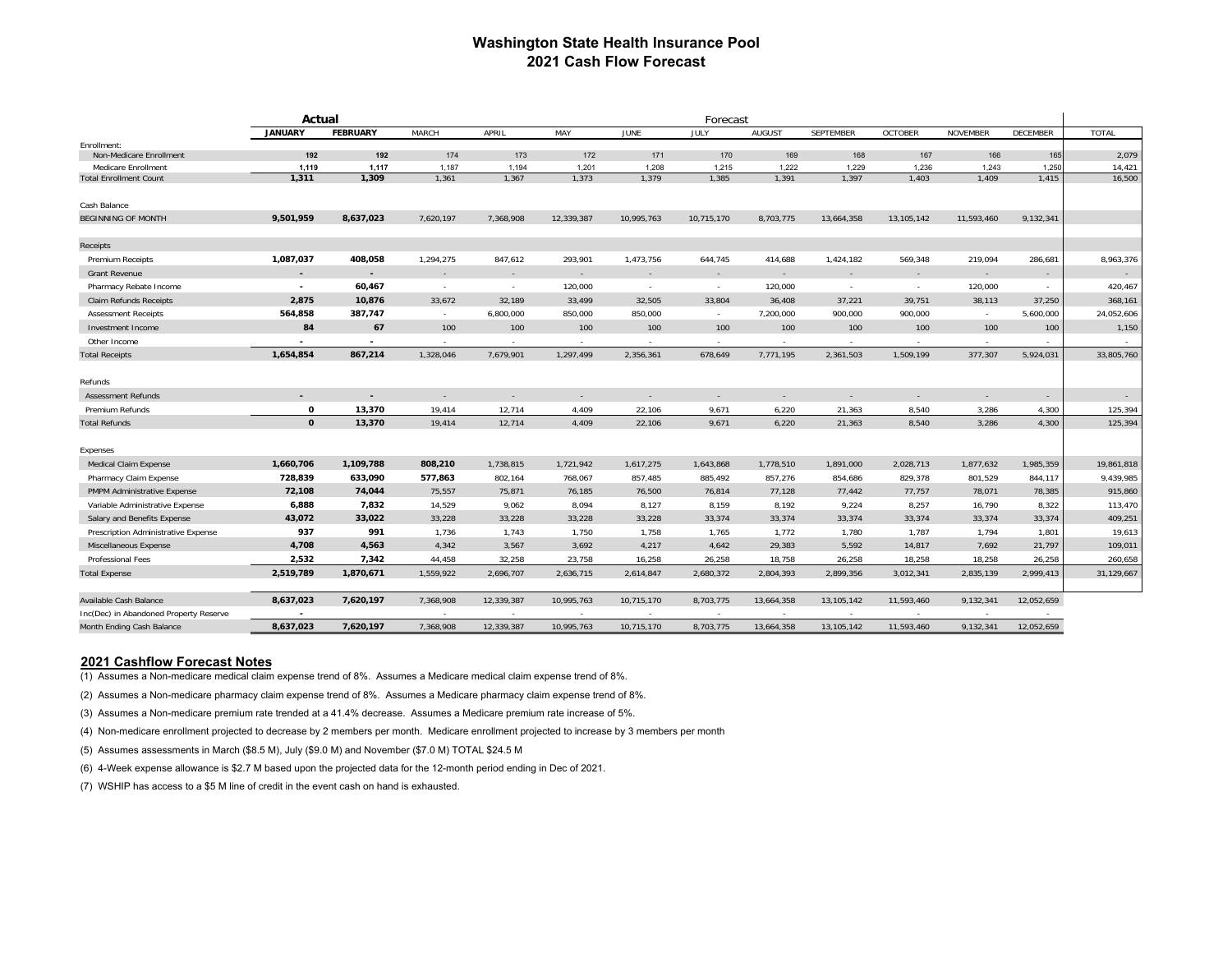# **Washington State Health Insurance Pool 2021 Administrative Expense Budget Variance Analysis**

| <b>Budget</b>                          | Jan        | Feb        | Mar       | Apr       | May        | Jun       | Jul       | Aug       | Sep        | Oct       | <b>Nov</b> | <b>Dec</b> | <b>Total</b>     |
|----------------------------------------|------------|------------|-----------|-----------|------------|-----------|-----------|-----------|------------|-----------|------------|------------|------------------|
|                                        |            |            |           |           |            |           |           |           |            |           |            |            |                  |
| Member Months: (1)                     |            |            |           |           |            |           |           |           |            |           |            |            |                  |
| Non-Medicare                           | 297        | 295        | 293       | 291       | 289        | 287       | 285       | 283       | 281        | 279       | 277        | 275        | 3,432            |
| <b>Medicare Basic</b>                  | 900        | 904        | 908       | 912       | 916        | 920       | 924       | 928       | 932        | 936       | 940        | 944        | 11,063           |
| Medicare Basic Plus                    | 156        | 154        | 152       | 150       | 148        | 146       | 144       | 142       | 140        | 138       | 136        | 134        | 1,741            |
| <b>Total Membership</b>                | 1,353      | 1,353      | 1,353     | 1,353     | 1,353      | 1,353     | 1,353     | 1,353     | 1,353      | 1,353     | 1,353      | 1,353      | 16,236           |
| PMPM Administrative Expense (2)        | 75,695     | 75,243     | 75,557    | 75,871    | 76,185     | 76,500    | 76,814    | 77,128    | 77,442     | 77,757    | 78,071     | 78,385     | 920,646          |
| Variable Administrative Expense (3)    | 8,564      | 7,996      | 14,529    | 9,062     | 8,094      | 8,127     | 8,159     | 8,192     | 9,224      | 8,257     | 16,790     | 8,322      | 115,310          |
| Salary and Benefits Expense (4)        | 49,188     | 33,228     | 33,228    | 33,228    | 33,228     | 33,228    | 33,374    | 33,374    | 33,374     | 33,374    | 33,374     | 33,374     | 415,572          |
| RX Benefit Management Fees             | 1,721      | 1,728      | 1,736     | 1,743     | 1,750      | 1,758     | 1.765     | 1,772     | 1,780      | 1,787     | 1,794      | 1,801      | 21,136           |
| Miscellaneous Expense (5)              | 3,692      | 3,567      | 4,342     | 3,567     | 3,692      | 4,217     | 4,642     | 29,383    | 5,592      | 14,817    | 7,692      | 21,797     | 107,000          |
| Professional Fees (6)                  | 23,758     | 23,758     | 44,458    | 32,258    | 23,758     | 16,258    | 26,258    | 18,758    | 26,258     | 18,258    | 18,258     | 26,258     | 298,300          |
| <b>Total Budget Operating Expenses</b> | \$162,618  | \$145,520  | \$173,849 | \$155,728 | \$146,707  | \$140,087 | \$151,012 | \$168,607 | \$153,670  | \$154,250 | \$155,979  | \$169,937  | \$1,877,963      |
|                                        |            |            |           |           |            |           |           |           |            |           |            |            |                  |
| <b>Actual</b>                          | Jan        | Feb        | Mar       | Apr       | <b>May</b> | Jun       | Jul       | Aug       | Sep        | Oct       | <b>Nov</b> | <b>Dec</b> | <b>YTD Total</b> |
|                                        |            |            |           |           |            |           |           |           |            |           |            |            |                  |
| Member Months: (1)<br>Non-Medicare     | 192        | 192        |           |           |            |           |           |           |            |           |            |            | 384              |
|                                        | 772        | 771        |           |           |            |           |           |           |            |           |            |            |                  |
| <b>Medicare Basic</b>                  |            |            |           |           |            |           |           |           |            |           |            |            | 1,543            |
| Medicare Basic Plus                    | 126        | 125        |           |           |            |           |           |           |            |           |            |            | 251              |
| <b>Medical Supplement</b>              | 221        | 221        |           |           |            |           |           |           |            |           |            |            | 442              |
| <b>Total Membership</b>                | 1,311      | 1,309      |           |           |            |           |           |           |            |           |            |            | 2,620            |
| PMPM Administrative Expense (2)        | 72,108     | 74,044     |           |           |            |           |           |           |            |           |            |            | \$146,152        |
| Variable Administrative Expense (3)    | 6,888      | 7,832      |           |           |            |           |           |           |            |           |            |            | \$14,719         |
| Salary and Benefits Expense (4)        | 43,072     | 33,022     |           |           |            |           |           |           |            |           |            |            | \$76,094         |
| RX Benefit Management Fees             | 937        | 991        |           |           |            |           |           |           |            |           |            |            | \$1,927          |
| Miscellaneous Expense (5)              | 4,708      | 4,563      |           |           |            |           |           |           |            |           |            |            | \$9,271          |
| Professional Fees (6)                  | 2,532      | 7,342      |           |           |            |           |           |           |            |           |            |            | \$9,874          |
| <b>Total Actual Operating Expenses</b> | \$130,245  | \$127,793  | \$0       | \$0       | \$0        | \$0       | \$0       | \$0       | \$0        | \$0       | \$0        | \$0        | \$258,038        |
|                                        |            |            |           |           |            |           |           |           |            |           |            |            |                  |
| Variance                               | Jan        | Feb        | Mar       | Apr       | May        | Jun       | Jul       | Aug       | <b>Sep</b> | Oct       | <b>Nov</b> | <b>Dec</b> | <b>YTD Total</b> |
| Member Months: (1)                     |            |            |           |           |            |           |           |           |            |           |            |            |                  |
| Non-Medicare                           |            |            |           |           |            |           |           |           |            |           |            |            |                  |
|                                        | (105)      | (103)      |           |           |            |           |           |           |            |           |            |            | (208)            |
| Medicare Basic                         | (128)      | (133)      |           |           |            |           |           |           |            |           |            |            | (261)            |
| <b>Medicare Basic Plus</b>             | (30)       | (29)       |           |           |            |           |           |           |            |           |            |            |                  |
| <b>Medical Supplement</b>              | 221        | 221        |           |           |            |           |           |           |            |           |            |            | 442              |
| <b>Total Membership</b>                | (42)       | (44)       |           |           |            |           |           |           |            |           |            |            | (86)             |
| PMPM Administrative Expense (2)        | (3,587)    | (1, 199)   |           |           |            |           |           |           |            |           |            |            | ( \$4,786)       |
| Variable Administrative Expense (3)    | (1,676)    | (164)      |           |           |            |           |           |           |            |           |            |            | (\$1,840)        |
| Salary and Benefits Expense (4)        | (6, 115)   | (206)      |           |           |            |           |           |           |            |           |            |            | (\$6,321)        |
| RX Benefit Management Fees             | (785)      | (738)      |           |           |            |           |           |           |            |           |            |            | (\$1,522)        |
| Miscellaneous Expense (5)              | 1,016      | 996        |           |           |            |           |           |           |            |           |            |            | \$2,012          |
| Professional Fees (6)                  | (21, 226)  | (16, 416)  |           |           |            |           |           |           |            |           |            |            | (\$37,642)       |
|                                        |            |            |           |           |            |           |           |           |            |           |            |            |                  |
| <b>Total Variance Expenses</b>         | (\$32,373) | (\$17,727) | \$0       | \$0       | \$0        | \$0       | \$0       | \$0       | \$0        | \$0       | \$0        | \$0        | (\$50,100)       |